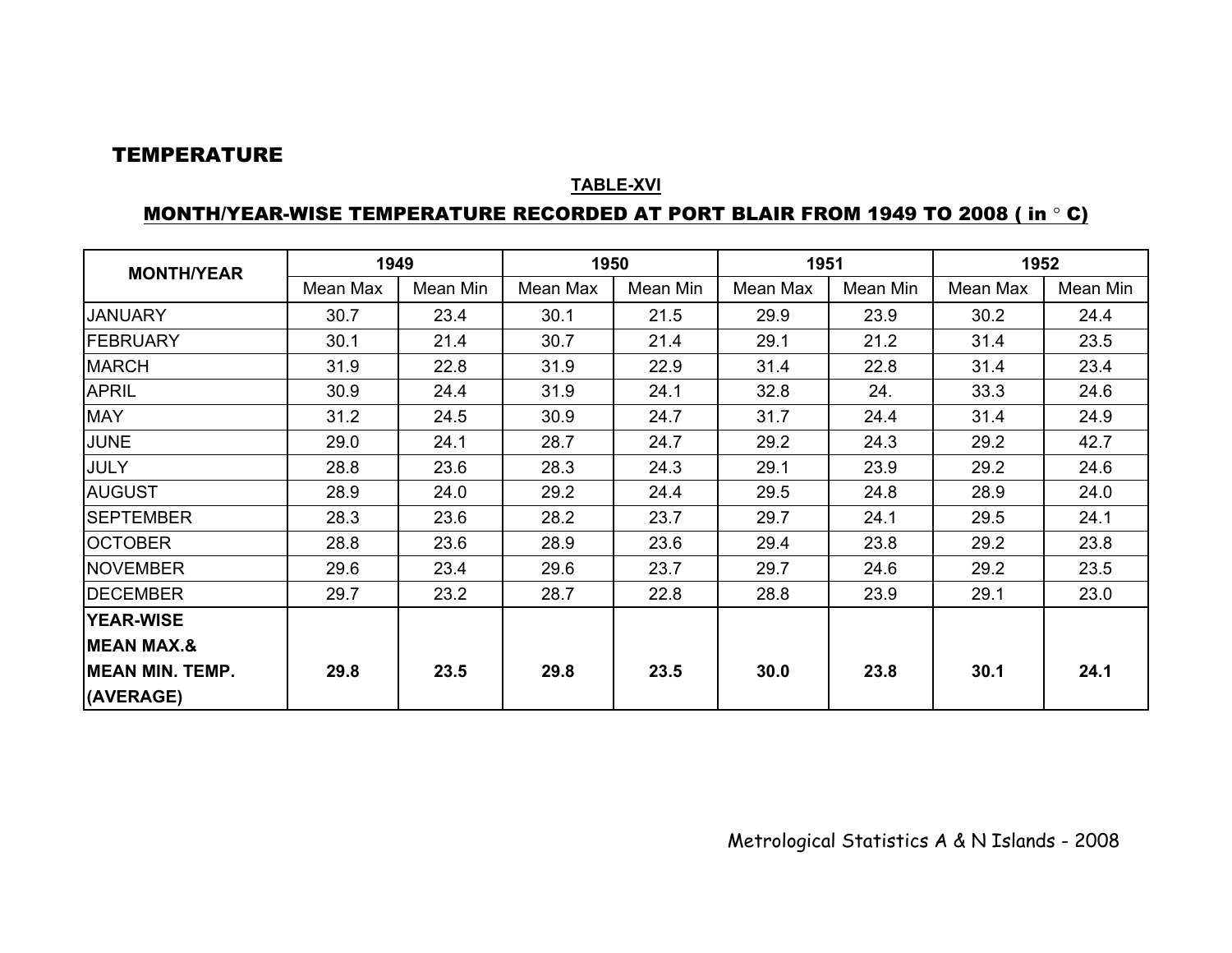## **TABLE-XVI (Contd.)** TEMPERATURE RECORDED AT PORT BLAIR ( in ° C)

| <b>MONTH/YEAR</b>       | 1953     |          | 1954     |          | 1955     |          | 1956     |          |
|-------------------------|----------|----------|----------|----------|----------|----------|----------|----------|
|                         | Mean Max | Mean Min | Mean Max | Mean Min | Mean Max | Mean Min | Mean Max | Mean Min |
| <b>JANUARY</b>          | 29.8     | 23.3     | 30.1     | 22.9     | 30.2     | 23.4     | 29.6     | 21.1     |
| FEBRUARY                | 30.1     | 22.0     | 31.4     | 22.4     | 30.8     | 26.6     | 29.7     | 21.3     |
| <b>MARCH</b>            | 32.1     | 23.8     | 32.4     | 23.4     | 32.0     | 23.3     | 31.4     | 23.4     |
| <b>APRIL</b>            | 32.7     | 24.7     | 33.4     | 24.3     | 33.1     | 24.2     | 31.1     | 23.9     |
| <b>MAY</b>              | 31.3     | 24.7     | 30.3     | 24.4     | 30.6     | 24.2     | 29.9     | 24.3     |
| <b>JUNE</b>             | 29.3     | 24.2     | 29.6     | 24.4     | 28.7     | 24.2     | 29.3     | 24.4     |
| JULY                    | 29.2     | 23.7     | 29.1     | 23.7     | 20.2     | 24.1     | 28.7     | 23.9     |
| <b>AUGUST</b>           | 29.2     | 24.2     | 28.6     | 23.9     | 28.6     | 23.6     | 28.3     | 24.0     |
| <b>SEPTEMBER</b>        | 29.1     | 23.8     | 28.2     | 23.2     | 29.2     | 23.6     | 28.7     | 24.1     |
| <b>OCTOBER</b>          | 30.1     | 24.2     | 29.4     | 23.5     | 29.1     | 23.4     | 29.1     | 23.6     |
| <b>NOVEMBER</b>         | 29.5     | 23.9     | 30.8     | 23.3     | 29.0     | 23.7     | 29.9     | 23.6     |
| <b>DECEMBER</b>         | 30.1     | 23.9     | 30.2     | 24.4     | 29.2     | 21.9     | 29.8     | 23.1     |
| <b>YEAR-WISE</b>        |          |          |          |          |          |          |          |          |
| <b>MEAN MAX.&amp;</b>   |          |          |          |          |          |          |          |          |
| <b>IMEAN MIN. TEMP.</b> | 30.2     | 23.8     | 30.3     | 23.7     | 29.9     | 23.8     | 29.6     | 23.8     |
| (AVERAGE)               |          |          |          |          |          |          |          |          |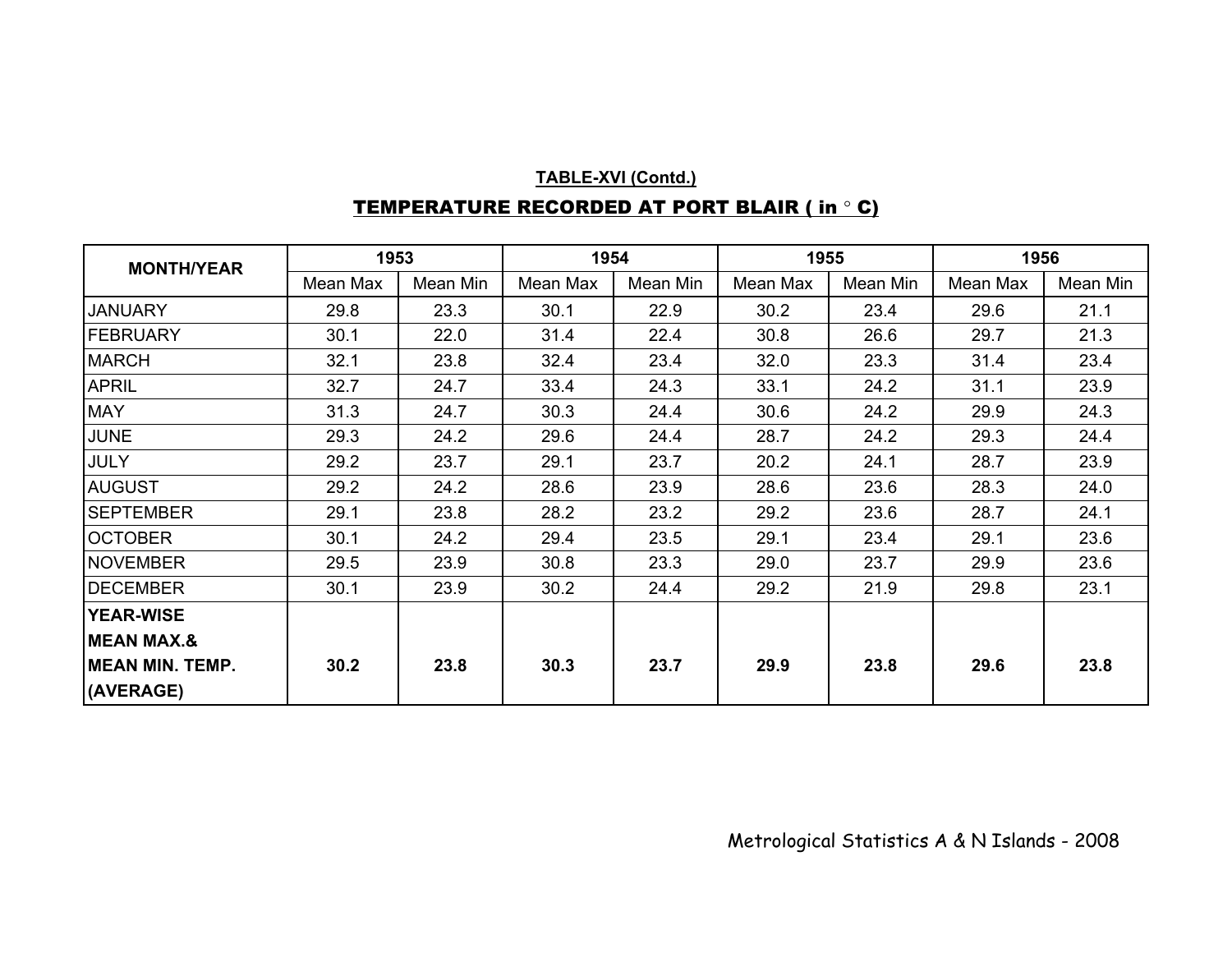| <b>MONTH/YEAR</b>      | 1957     |          | 1958     |          | 1959     |          | 1960     |          |
|------------------------|----------|----------|----------|----------|----------|----------|----------|----------|
|                        | Mean Max | Mean Min | Mean Max | Mean Min | Mean Max | Mean Min | Mean Max | Mean Min |
| <b>JANUARY</b>         | 30.0     | 21.8     | 31.5     | 23.5     | 30.7     | 23.1     | 30.7     | 23.6     |
| FEBRUARY               | 30.6     | 21.5     | 31.9     | 22.5     | 31.3     | 21.8     | 30.9     | 23.1     |
| <b>MARCH</b>           | 31.6     | 21.4     | 33.1     | 23.4     | 32.1     | 23.1     | 31.1     | 21.9     |
| <b>APRIL</b>           | 33.4     | 24.0     | 33.9     | 25.4     | 32.9     | 24.5     | 33.0     | 24.5     |
| <b>MAY</b>             | 33.1     | 25.2     | 31.8     | 25.4     | 32.1     | 25.0     | 31.4     | 24.8     |
| <b>JUNE</b>            | 29.2     | 24.3     | 29.7     | 24.1     | 30.0     | 24.6     | 29.4     | 24.3     |
| <b>JULY</b>            | 29.3     | 24.2     | 29.3     | 24.2     | 28.7     | 23.6     | 29.5     | 24.5     |
| <b>AUGUST</b>          | 29.1     | 24.1     | 29.2     | 24.2     | 29.1     | 24.6     | 29.5     | 24.9     |
| <b>SEPTEMBER</b>       | 28.5     | 23.3     | 29.5     | 24.1     | 28.7     | 23.6     | 28.8     | 24.0     |
| <b>OCTOBER</b>         | 29.7     | 23.7     | 29.9     | 24.0     | 29.6     | 23.9     | 29.5     | 23.4     |
| <b>INOVEMBER</b>       | 30.9     | 24.3     | 29.5     | 23.6     | 30.6     | 24.3     | 30.4     | 24.4     |
| <b>DECEMBER</b>        | 31.1     | 24.1     | 29.4     | 22.6     | 30.3     | 24.0     | 30.1     | 23.2     |
| <b>YEAR-WISE</b>       |          |          |          |          |          |          |          |          |
| <b>MEAN MAX.&amp;</b>  |          |          |          |          |          |          |          |          |
| <b>MEAN MIN. TEMP.</b> | 30.6     | 23.5     | 30.8     | 23.9     | 30.5     | 23.8     | 30.4     | 23.9     |
| (AVERAGE)              |          |          |          |          |          |          |          |          |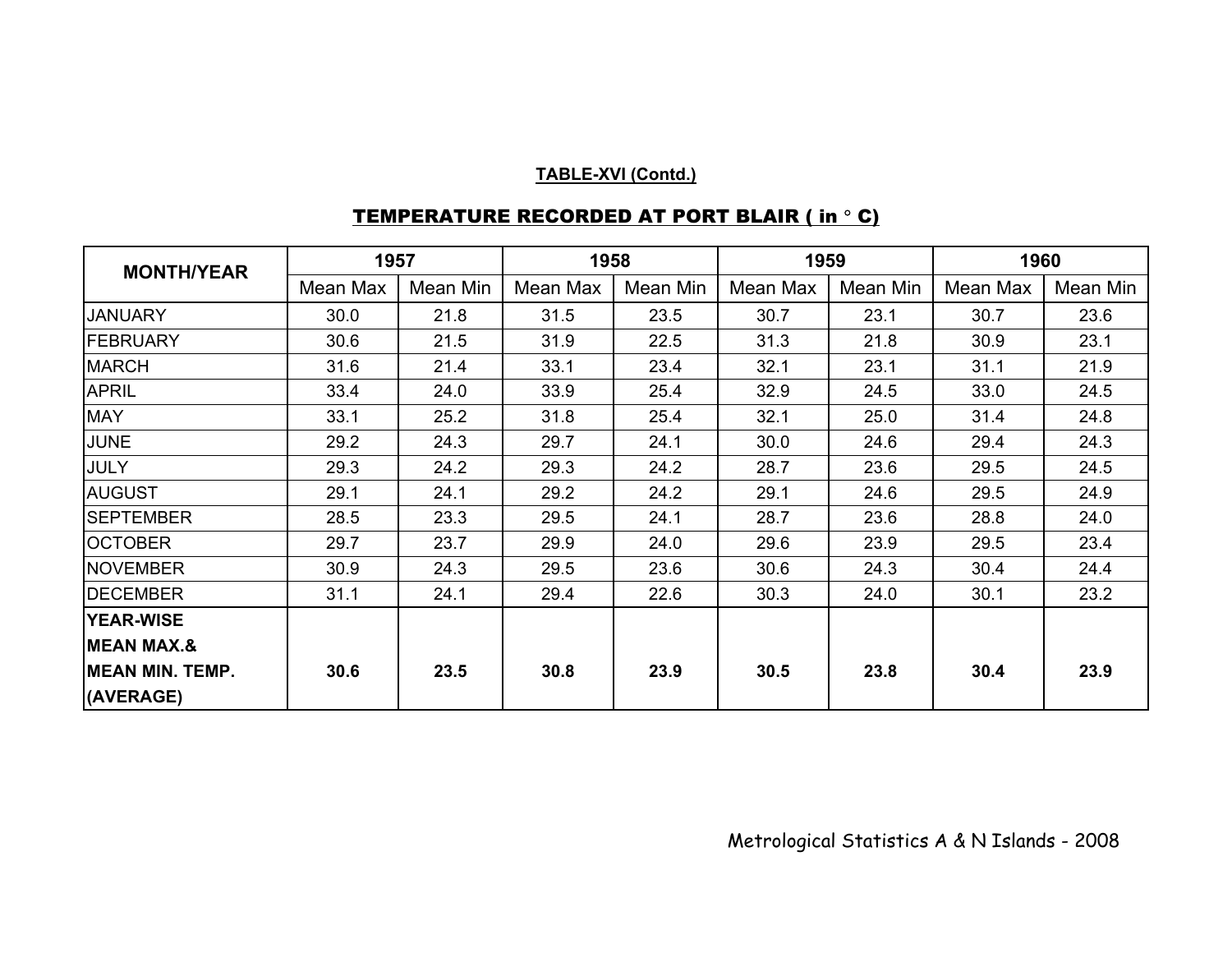| <b>MONTH/YEAR</b>      | 1961     |          | 1962     |          | 1963     |          | 1964     |          |
|------------------------|----------|----------|----------|----------|----------|----------|----------|----------|
|                        | Mean Max | Mean Min | Mean Max | Mean Min | Mean Max | Mean Min | Mean Max | Mean Min |
| <b>JANUARY</b>         | 29.9     | 23.7     | 29.1     | 23.4     | 29.5     | 23.7     | 30.1     | 22.0     |
| <b>FEBRUARY</b>        | 30.4     | 23.0     | 30.1     | 22.9     | 30.8     | 22.9     | 31.9     | 23.2     |
| <b>MARCH</b>           | 31.0     | 23.4     | 31.8     | 22.8     | 31.4     | 23.6     | 32.7     | 22.9     |
| <b>APRIL</b>           | 32.2     | 24.8     | 32.8     | 24.4     | 31.8     | 24.4     | 34.0     | 24.0     |
| <b>MAY</b>             | 29.5     | 23.8     | 30.9     | 24.8     | 32.1     | 24.7     | 30.5     | 23.4     |
| <b>JUNE</b>            | 29.4     | 23.9     | 29.6     | 24.6     | 29.6     | 24.4     | 29.5     | 23.2     |
| <b>JULY</b>            | 28.6     | 24.2     | 29.0     | 24.5     | 29.1     | 24.7     | 29.8     | 23.3     |
| <b>AUGUST</b>          | 28.3     | 23.8     | 28.9     | 23.4     | 28.5     | 23.9     | 29.2     | 23.3     |
| <b>SEPTEMBER</b>       | 28.4     | 23.3     | 28.5     | 23.5     | 28.3     | 23.8     | 28.9     | 22.9     |
| <b>OCTOBER</b>         | 28.9     | 32.2     | 30.3     | 24.1     | 29.3     | 23.8     | 29.8     | 22.7     |
| <b>NOVEMBER</b>        | 30.1     | 24.3     | 30.8     | 23.3     | 30.3     | 24.3     | 29.5     | 22.5     |
| <b>DECEMBER</b>        | 29.8     | 23.2     | 29.5     | 28.1     | 29.2     | 23.6     | 29.9     | 22.2     |
| <b>YEAR-WISE</b>       |          |          |          |          |          |          |          |          |
| <b>MEAN MAX.&amp;</b>  |          |          |          |          |          |          |          |          |
| <b>MEAN MIN. TEMP.</b> | 29.7     | 23.7     | 30.1     | 23.7     | 30.0     | 24.0     | 30.5     | 23.0     |
| (AVERAGE)              |          |          |          |          |          |          |          |          |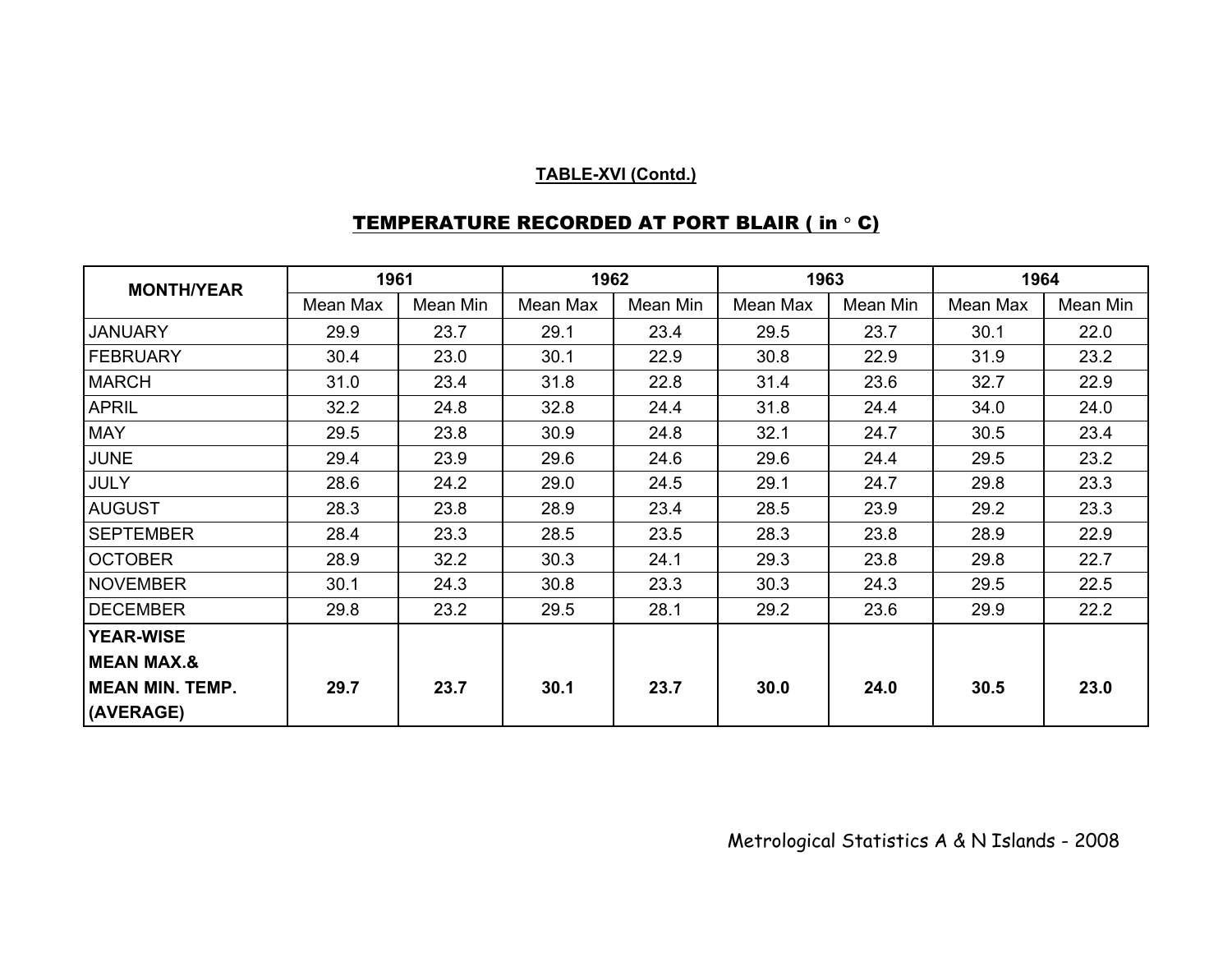| <b>MONTH/YEAR</b>       | 1965     |          | 1966     |          | 1967     |          | 1968     |          |
|-------------------------|----------|----------|----------|----------|----------|----------|----------|----------|
|                         | Mean Max | Mean Min | Mean Max | Mean Min | Mean Max | Mean Min | Mean Max | Mean Min |
| <b>JANUARY</b>          | 30.1     | 20.9     | 30.7     | 22.9     | 30.0     | 22.8     | 30.4     | 21.9     |
| FEBRUARY                | 31.5     | 22.0     | 31.7     | 22.7     | 31.2     | 22.0     | 31.1     | 21.5     |
| <b>MARCH</b>            | 31.9     | 22.0     | 32.3     | 31.9     | 32.0     | 22.2     | 32.8     | 23.6     |
| <b>APRIL</b>            | 33.0     | 23.3     | 33.3     | 24.2     | 33.2     | 23.5     | 33.2     | 24.1     |
| <b>MAY</b>              | 31.3     | 23.5     | 30.8     | 24.3     | 30.8     | 23.9     | 31.2     | 24.0     |
| <b>JUNE</b>             | 29.3     | 23.7     | 30.2     | 24.5     | 30.0     | 23.3     | 29.9     | 23.8     |
| <b>JULY</b>             | 29.4     | 23.7     | 29.1     | 23.6     | 28.9     | 23.6     | 29.0     | 23.8     |
| <b>AUGUST</b>           | 29.1     | 22.9     | 29.7     | 23.7     | 28.6     | 23.7     | 29.6     | 24.4     |
| <b>SEPTEMBER</b>        | 28.7     | 22.9     | 29.3     | 23.1     | 29.3     | 23.4     | 29.1     | 23.4     |
| <b>OCTOBER</b>          | 29.9     | 23.1     | 30.3     | 22.9     | 29.6     | 22.9     | 30.5     | 23.5     |
| <b>NOVEMBER</b>         | 30.5     | 23.1     | 30.2     | 23.0     | 30.8     | 23.3     | 31.2     | 23.9     |
| <b>DECEMBER</b>         | 29.8     | 23.7     | 29.9     | 23.0     | 30.2     | 23.3     | 30.9     | 23.5     |
| <b>YEAR-WISE</b>        |          |          |          |          |          |          |          |          |
| <b>MEAN MAX.&amp;</b>   |          |          |          |          |          |          |          |          |
| <b>IMEAN MIN. TEMP.</b> | 30.4     | 22.9     | 30.6     | 23.3     | 30.4     | 23.2     | 30.7     | 23.5     |
| (AVERAGE)               |          |          |          |          |          |          |          |          |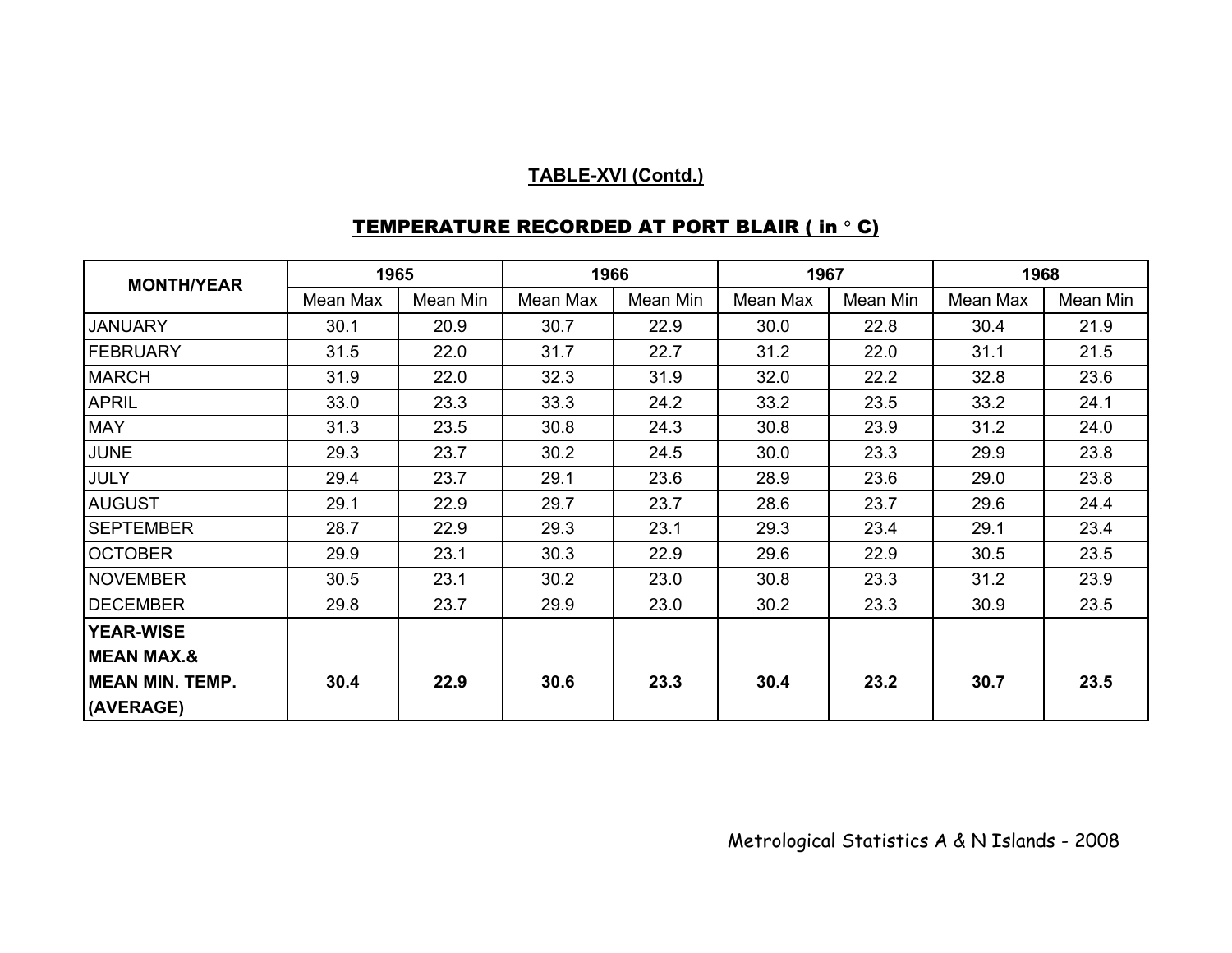| <b>MONTH/YEAR</b>                   | 1969     |          | 1970     |          | 1971     |          | 1972     |          |
|-------------------------------------|----------|----------|----------|----------|----------|----------|----------|----------|
|                                     | Mean Max | Mean Min | Mean Max | Mean Min | Mean Max | Mean Min | Mean Max | Mean Min |
| <b>JANUARY</b>                      | 30.3     | 22.0     | 30.9     | 22.4     | 30.5     | 22.5     | 30.3     | 20.8     |
| FEBRUARY                            | 30.8     | 20.7     | 32.0     | 22.7     | 31.4     | 21.0     | 31.2     | 19.7     |
| <b>MARCH</b>                        | 32.6     | 22.6     | 33.0     | 22.9     | 32.1     | 22.3     | 31.8     | 20.9     |
| <b>APRIL</b>                        | 33.7     | 25.0     | 33.8     | 24.5     | 33.5     | 23.4     | 31.2     | 22.4     |
| <b>MAY</b>                          | 31.8     | 24.5     | 31.0     | 24.0     | 30.7     | 23.0     | 30.0     | 22.5     |
| <b>JUNE</b>                         | 29.8     | 24.4     | 30.1     | 24.1     | 29.3     | 23.5     | 29.2     | 22.7     |
| <b>JULY</b>                         | 29.5     | 24.1     | 29.3     | 23.2     | 28.9     | 22.8     | 28.9     | 22.9     |
| <b>AUGUST</b>                       | 29.5     | 23.6     | 29.3     | 23.3     | 29.4     | 22.6     | 29.3     | 22.9     |
| <b>SEPTEMBER</b>                    | 29.4     | 23.3     | 29.5     | 23.0     | 29.2     | 22.4     | 29.3     | 22.2     |
| <b>OCTOBER</b>                      | 30.9     | 23.2     | 29.5     | 22.7     | 28.9     | 22.1     | 29.8     | 22.1     |
| <b>NOVEMBER</b>                     | 30.3     | 23.0     | 29.8     | 22.8     | 29.6     | 21.9     | 29.1     | 22.1     |
| <b>DECEMBER</b>                     | 31.1     | 23.7     | 20.9     | 22.3     | 30.5     | 22.9     | 29.0     | 21.5     |
| <b>YEAR-WISE</b>                    |          |          |          |          |          |          |          |          |
| <b>MEAN MAX.&amp;</b>               |          |          |          |          |          |          |          |          |
| <b>MEAN MIN. TEMP.</b><br>(AVERAGE) | 30.8     | 23.3     | 30.7     | 23.2     | 30.3     | 22.5     | 29.9     | 21.9     |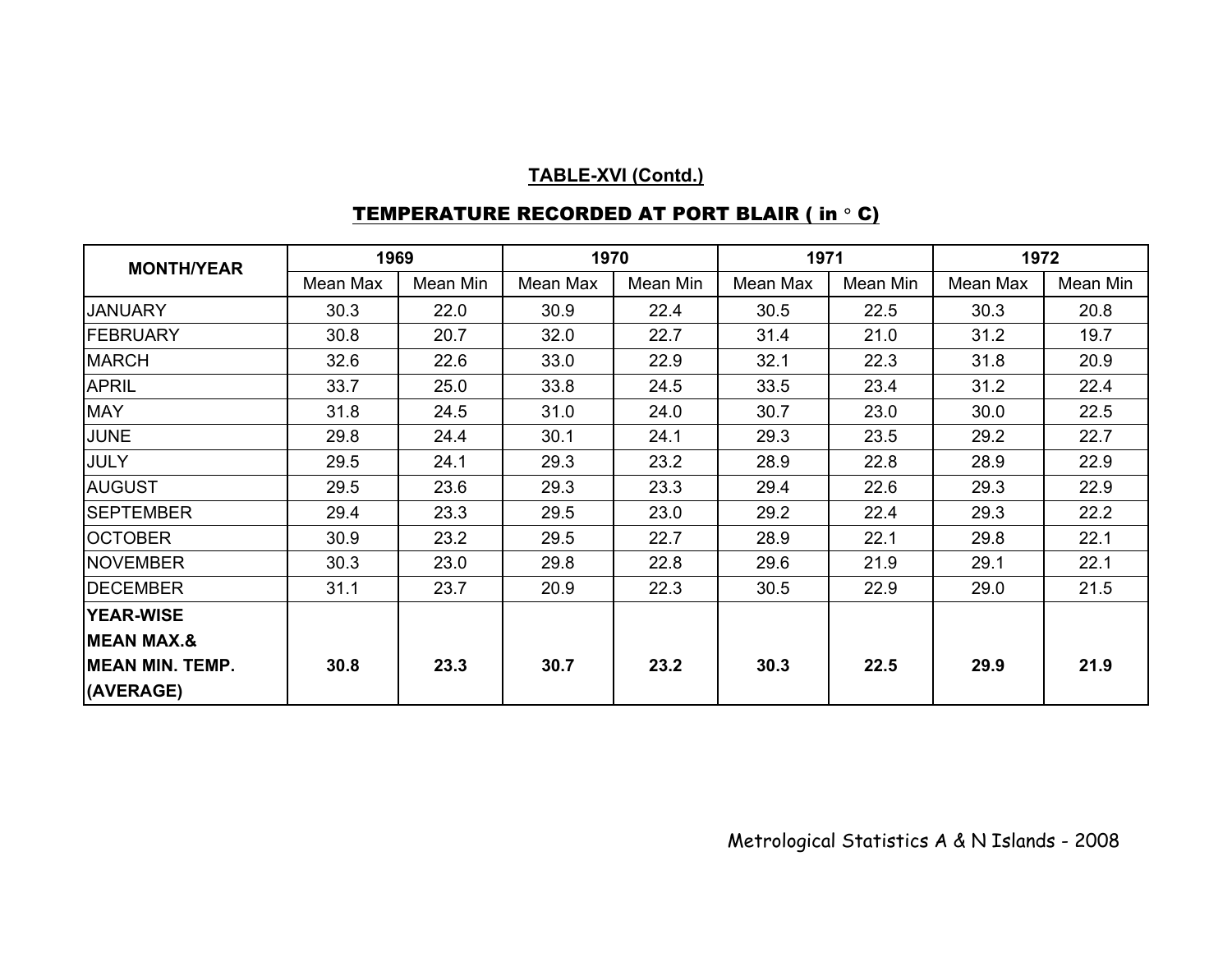| <b>MONTH/YEAR</b>      | 1973     |          | 1974     |          | 1975     |          | 1976     |          |
|------------------------|----------|----------|----------|----------|----------|----------|----------|----------|
|                        | Mean Max | Mean Min | Mean Max | Mean Min | Mean Max | Mean Min | Mean Max | Mean Min |
| <b>JANUARY</b>         | 29.2     | 20.2     | 28.1     | 19.9     | 28.6     | 21.7     | 28.0     | 19.7     |
| <b>FEBRUARY</b>        | 30.6     | 21.6     | 29.1     | 20.6     | 29.3     | 20.7     | 29.4     | 18.6     |
| <b>MARCH</b>           | 31.2     | 22.4     | 30.7     | 22.3     | 30.9     | 21.5     | 30.4     | 20.6     |
| <b>APRIL</b>           | 32.8     | 24.9     | 31.2     | 23.4     | 32.2     | 24.3     | 31.9     | 22.1     |
| <b>MAY</b>             | 30.1     | 23.9     | 30.1     | 23.2     | 30.7     | 23.3     | 29.7     | 21.7     |
| <b>JUNE</b>            | 29.4     | 24.2     | 29.4     | 23.2     | 28.3     | 22.5     | 29.0     | 21.0     |
| <b>JULY</b>            | 29.1     | 24.2     | 28.9     | 22.9     | 28.8     | 22.4     | 28.4     | 21.2     |
| <b>AUGUST</b>          | 28.8     | 23.7     | 28.7     | 23.2     | 28.9     | 22.9     | 28.6     | 21.2     |
| <b>SEPTEMBER</b>       | 29.0     | 23.3     | 29.1     | 22.7     | 29.0     | 21.5     | 28.0     | 20.8     |
| <b>OCTOBER</b>         | 29.1     | 23.2     | 28.9     | 21.9     | 28.7     | 22.0     | 29.5     | 20.6     |
| <b>NOVEMBER</b>        | 28.8     | 22.6     | 29.3     | 22.1     | 28.9     | 22.2     | 28.6     | 21.2     |
| <b>DECEMBER</b>        | 28.1     | 23.1     | 28.8     | 22.0     | 28.1     | 21.0     | 27.5     | 20.4     |
| <b>YEAR-WISE</b>       |          |          |          |          |          |          |          |          |
| <b>MEAN MAX.&amp;</b>  |          |          |          |          |          |          |          |          |
| <b>MEAN MIN. TEMP.</b> | 29.7     | 23.6     | 29.4     | 22.3     | 29.4     | 22.2     | 29.1     | 20.8     |
| (AVERAGE)              |          |          |          |          |          |          |          |          |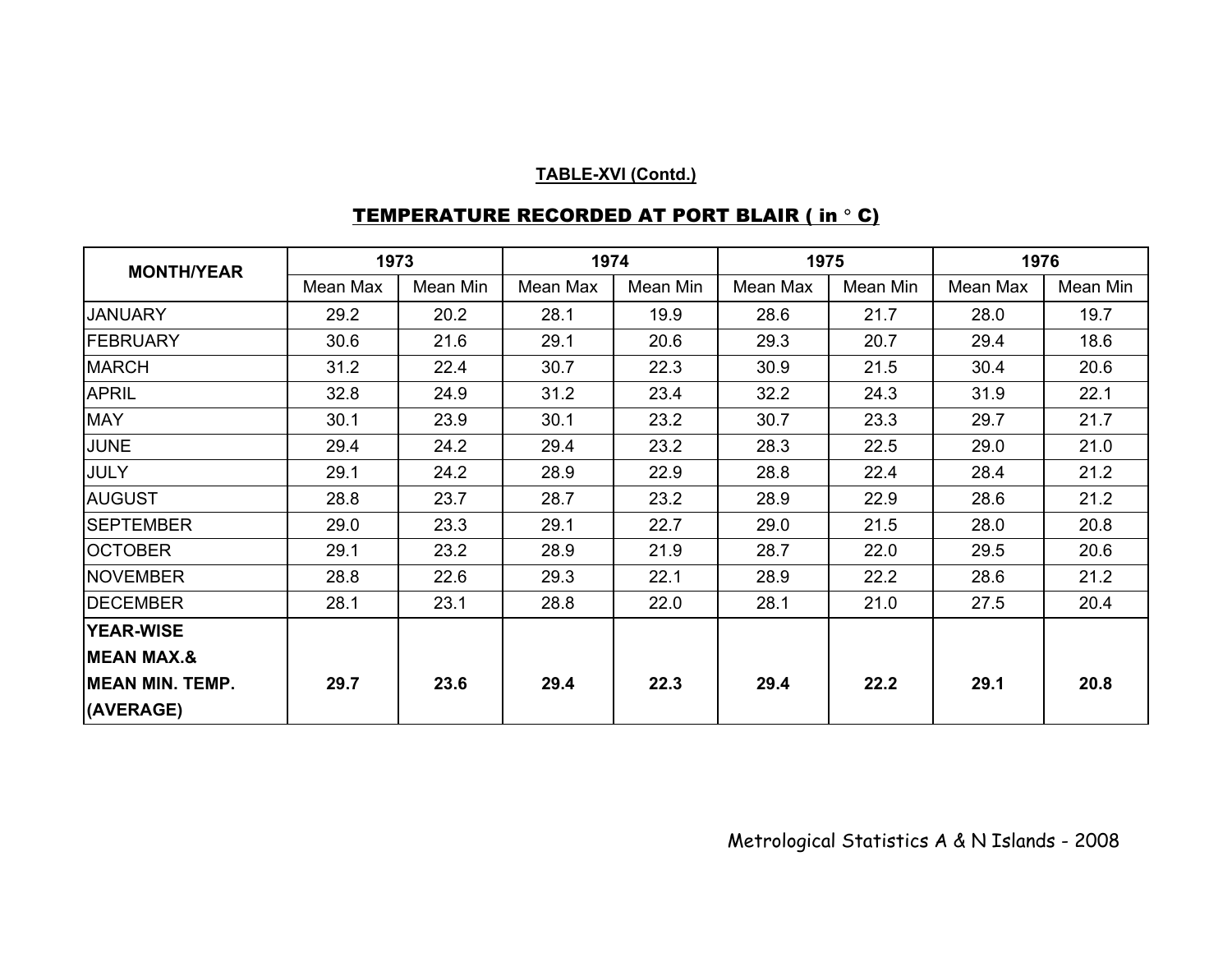| <b>MONTH/YEAR</b>      | 1977     |          | 1978     |          | 1979     |          | 1980     |          |
|------------------------|----------|----------|----------|----------|----------|----------|----------|----------|
|                        | Mean Max | Mean Min | Mean Max | Mean Min | Mean Max | Mean Min | Mean Max | Mean Min |
| <b>JANUARY</b>         | 28.3     | 18.6     | 29.0     | 18.7     | 30.0     | 21.8     | 29.9     | 21.5     |
| FEBRUARY               | 28.7     | 20.8     | 29.9     | 19.5     | 30.6     | 20.5     | 30.5     | 21.6     |
| <b>MARCH</b>           | 30.6     | 21.3     | 30.9     | 19.4     | 31.5     | 21.8     | 31.3     | 22.1     |
| <b>APRIL</b>           | 32.2     | 21.9     | 32.3     | 21.1     | 31.2     | 23.0     | 32.8     | 24.8     |
| <b>MAY</b>             | 30.8     | 21.9     | 31.5     | 21.5     | 32.8     | 22.2     | 31.3     | 23.6     |
| JUNE                   | 29.8     | 21.8     | 29.4     | 21.7     | 29.5     | 24.9     | 29.6     | 23.7     |
| JULY                   | 29.4     | 21.4     | 28.4     | 21.3     | 29.3     | 24.0     | 29.9     | 23.3     |
| <b>AUGUST</b>          | 29.1     | 20.8     | 28.6     | 23.0     | 29.6     | 24.4     | 28.8     | 23.1     |
| <b>SEPTEMBER</b>       | 29.0     | 20.6     | 29.0     | 22.4     | 29.6     | 23.7     | 29.8     | 23.1     |
| <b>OCTOBER</b>         | 29.8     | 20.9     | 29.5     | 21.6     | 30.1     | 23.6     | 30.0     | 22.8     |
| <b>NOVEMBER</b>        | 29.5     | 21.2     | 29.6     | 22.0     | 29.7     | 24.5     | 30.0     | 23.7     |
| <b>DECEMBER</b>        | 29.8     | 21.1     | 29.6     | 22.8     | 29.9     | 23.8     | 28.8     | 23.5     |
| <b>YEAR-WISE</b>       |          |          |          |          |          |          |          |          |
| <b>MEAN MAX.&amp;</b>  |          |          |          |          |          |          |          |          |
| <b>MEAN MIN. TEMP.</b> | 29.8     | 21.0     | 29.8     | 21.1     | 30.2     | 23.4     | 30.2     | 23.1     |
| (AVERAGE)              |          |          |          |          |          |          |          |          |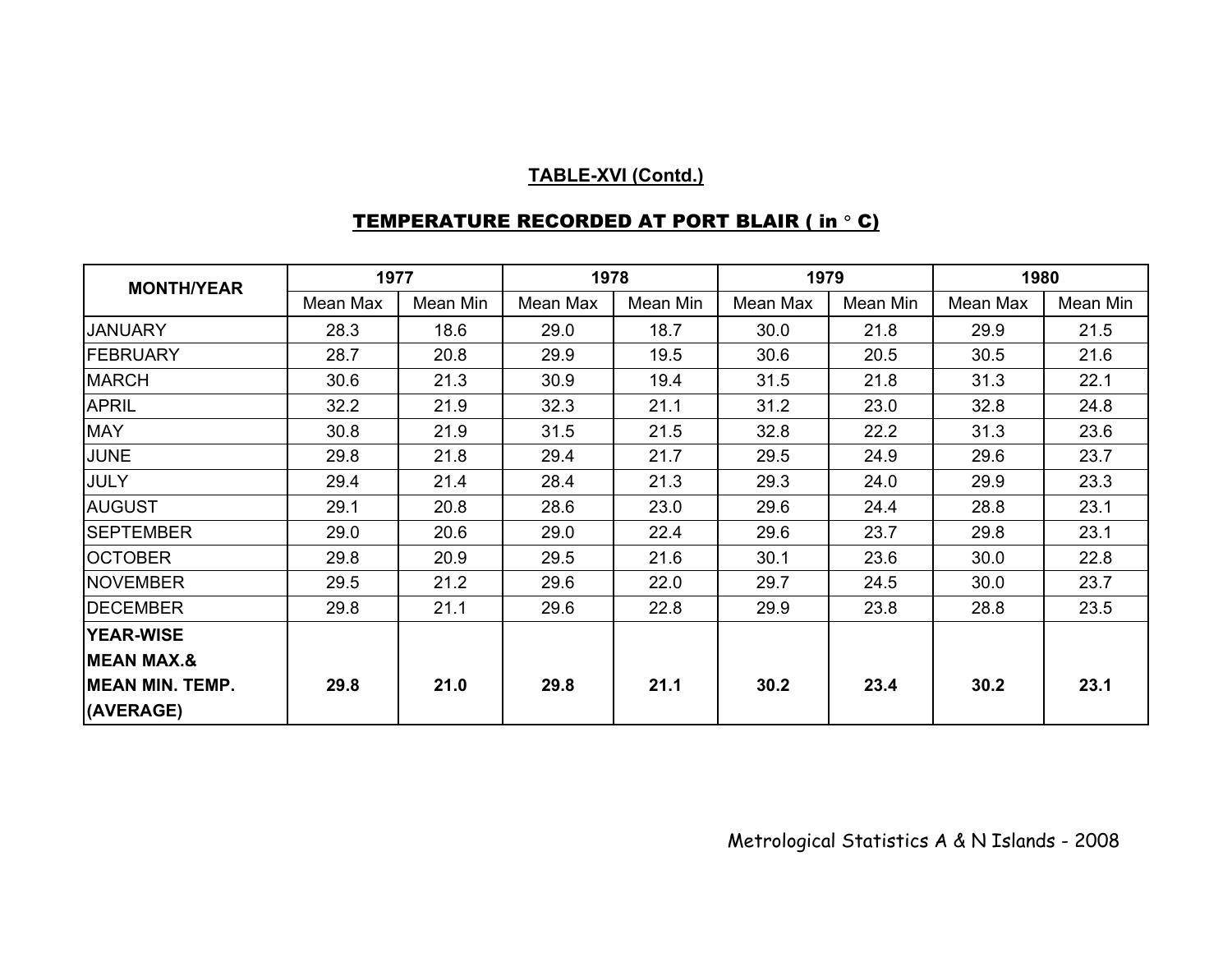| <b>MONTH/YEAR</b>      |          | 1981     |          | 1982     | 1983     |          | 1984     |           |
|------------------------|----------|----------|----------|----------|----------|----------|----------|-----------|
|                        | Mean Max | Mean Min | Mean Max | Mean Min | Mean Max | Mean Min | Mean Max | Mean Min  |
| <b>JANUARY</b>         | 29.2     | 22.0     | 29.0     | 21.3     | 29.3     | 23.4     | 28.4     | 22.1      |
| <b>FEBRUARY</b>        | 30.0     | 21.9     | 29.7     | 20.8     | 30.0     | 21.4     | 29.6     | 24.5      |
| <b>MARCH</b>           | 31.4     | 23.6     | 31.2     | 21.6     | 31.1     | 22.1     | 30.6     | 22.6      |
| <b>APRIL</b>           | 32.1     | 24.5     | 32.0     | 23.9     | 32.7     | 24.2     | 31.9     | <b>NA</b> |
| <b>MAY</b>             | 31.4     | 24.5     | 31.7     | 23.8     | 32.9     | 24.5     | 30.9     | 24.0      |
| <b>JUNE</b>            | 29.4     | 23.1     | 29.4     | 23.3     | 30.1     | 23.9     | 29.5     | 25.5      |
| JULY                   | 29.4     | 23.9     | 29.0     | 23.0     | 29.4     | 23.3     | 29.1     | 23.6      |
| <b>AUGUST</b>          | 28.9     | 23.2     | 29.0     | 23.4     | 29.3     | 26.5     | 30.6     | 24.4      |
| <b>SEPTEMBER</b>       | 29.1     | 23.3     | 28.9     | 22.5     | 28.9     | 23.7     | 29.0     | 23.1      |
| <b>OCTOBER</b>         | 29.7     | 23.5     | 29.9     | 21.8     | 29.1     | 22.7     | 29.5     | 23.1      |
| <b>NOVEMBER</b>        | 29.3     | 23.3     | 29.7     | 22.4     | 28.9     | 22.3     | 29.9     | 24.2      |
| <b>DECEMBER</b>        | 28.7     | 22.7     | 29.0     | 21.6     | 28.7     | 22.6     | 28.7     | 22.7      |
| <b>YEAR-WISE</b>       |          |          |          |          |          |          |          |           |
| <b>MEAN MAX.&amp;</b>  |          |          |          |          |          |          |          |           |
| <b>MEAN MIN. TEMP.</b> | 29.9     | 23.2     | 29.9     | 22.5     | 30.0     | 23.4     | 29.8     | 23.6      |
| (AVERAGE)              |          |          |          |          |          |          |          |           |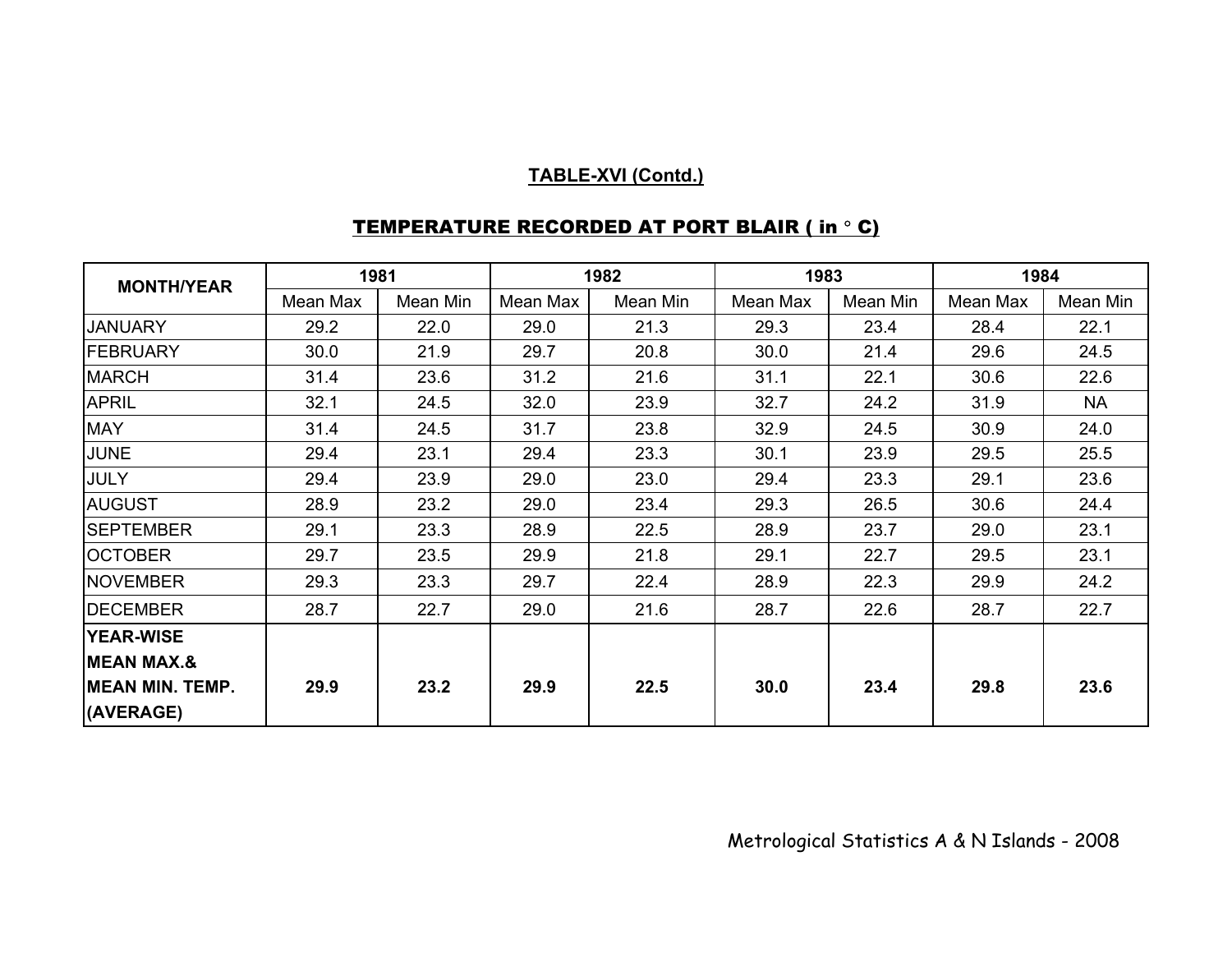| <b>MONTH/YEAR</b>       | 1985     |          |          | 1986     |          | 1987     |          | 1988     |  |
|-------------------------|----------|----------|----------|----------|----------|----------|----------|----------|--|
|                         | Mean Max | Mean Min | Mean Max | Mean Min | Mean Max | Mean Min | Mean Max | Mean Min |  |
| <b>JANUARY</b>          | 29.3     | 22.9     | 29.2     | 22.6     | 29.5     | 21.2     | 29.4     | 21.2     |  |
| <b>FEBRUARY</b>         | 29.9     | 22.3     | 29.7     | 20.7     | 29.8     | 20.1     | 30.7     | 22.3     |  |
| <b>MARCH</b>            | 31.2     | 22.8     | 31.1     | 23.1     | 31.0     | 22.8     | 31.2     | 21.0     |  |
| <b>APRIL</b>            | 32.4     | 24.1     | 32.4     | 21.8     | 32.6     | 24.6     | 32.4     | 23.0     |  |
| <b>MAY</b>              | 31.5     | 24.5     | 31.5     | 22.8     | 31.2     | 23.8     | 30.3     | 22.8     |  |
| <b>JUNE</b>             | 29.2     | 23.3     | 29.5     | 22.9     | 30.0     | 24.2     | 29.7     | 22.7     |  |
| <b>JULY</b>             | 28.9     | 23.5     | 29.3     | 23.2     | 30.4     | 24.7     | 29.4     | 22.0     |  |
| <b>AUGUST</b>           | 28.9     | 23.6     | 28.7     | 22.5     | 29.0     | 22.8     | 29.4     | 21.8     |  |
| <b>SEPTEMBER</b>        | 28.7     | 23.1     | 29.2     | 22.3     | 29.9     | 23.2     | 28.9     | 20.8     |  |
| <b>OCTOBER</b>          | 29.1     | 23.0     | 29.5     | 21.3     | 30.1     | 22.9     | 29.4     | 20.4     |  |
| <b>NOVEMBER</b>         | 29.3     | 22.8     | 29.6     | 29.9     | 29.8     | 22.2     | 28.4     | 20.6     |  |
| <b>DECEMBER</b>         | 29.3     | 23.2     | 29.6     | 22.0     | 28.8     | 22.6     | 28.8     | 20.6     |  |
| <b>YEAR-WISE</b>        |          |          |          |          |          |          |          |          |  |
| <b>MEAN MAX.&amp;</b>   |          |          |          |          |          |          |          |          |  |
| <b>IMEAN MIN. TEMP.</b> | 29.1     | 23.3     | 29.9     | 22.2     | 30.2     | 22.9     | 29.8     | 21.6     |  |
| (AVERAGE)               |          |          |          |          |          |          |          |          |  |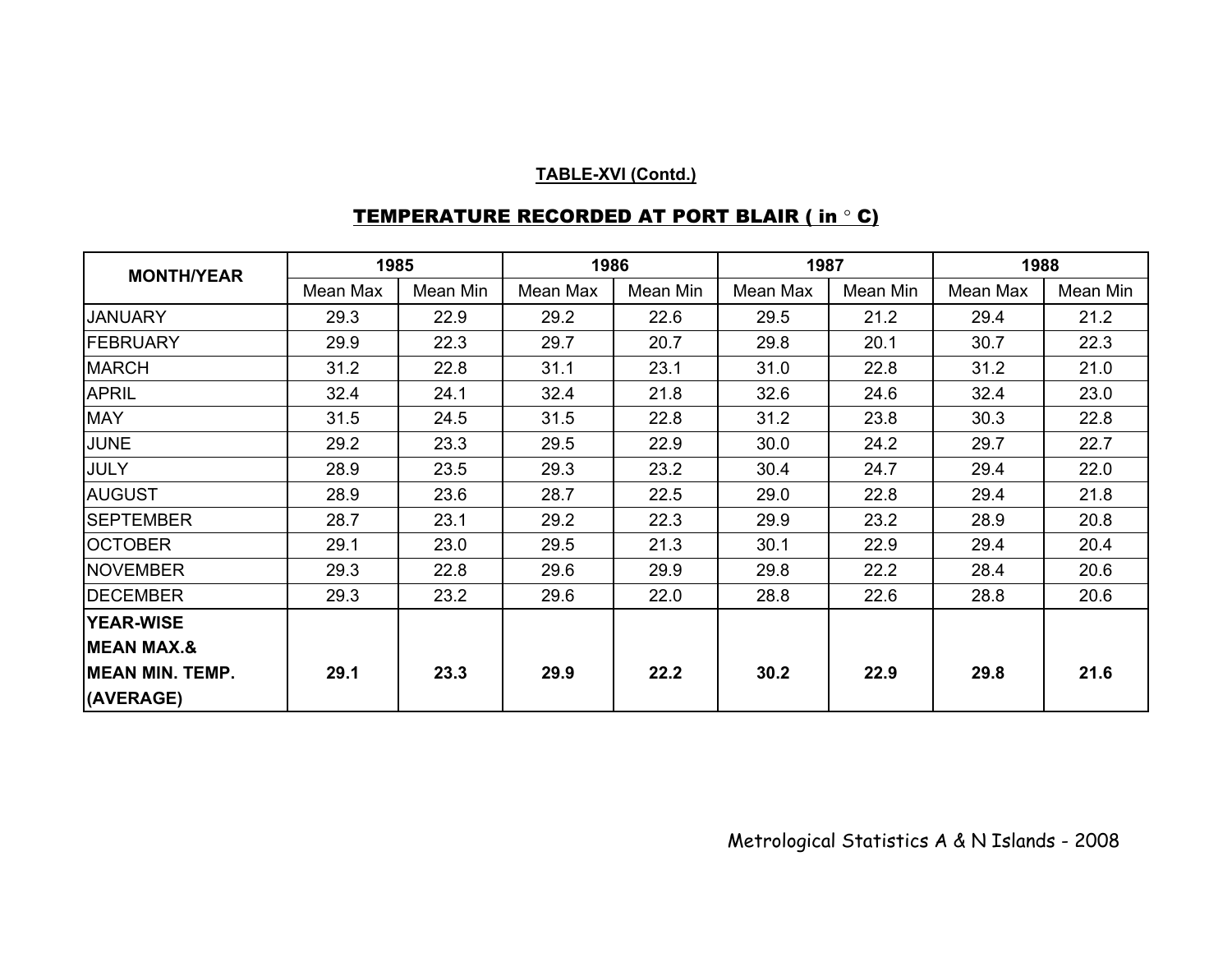| <b>MONTH/YEAR</b>      | 1989     |          | 1990     |          | 1991     |          | 1992     |          |
|------------------------|----------|----------|----------|----------|----------|----------|----------|----------|
|                        | Mean Max | Mean Min | Mean Max | Mean Min | Mean Max | Mean Min | Mean Max | Mean Min |
| <b>JANUARY</b>         | 28.7     | 19.4     | 29.3     | 22.3     | 29.5     | 23.1     | 28.4     | 22.0     |
| FEBRUARY               | 29.4     | 17.8     | 30.7     | 23.4     | 30.4     | 22.4     | 29.0     | 20.3     |
| <b>MARCH</b>           | 30.4     | 19.4     | 31.4     | 23.5     | 31.5     | 23.5     | 30.6     | 21.4     |
| <b>APRIL</b>           | 32.3     | 20.5     | 31.8     | 24.9     | 31.9     | 24.7     | 32.3     | 23.7     |
| <b>MAY</b>             | 30.6     | 21.2     | 30.7     | 24.7     | 31.4     | 25.1     | 31.6     | 24.3     |
| <b>JUNE</b>            | 28.9     | 20.8     | 29.7     | 25.1     | 31.2     | 23.5     | 30.0     | 25.9     |
| JULY                   | 28.9     | 20.6     | 29.4     | 24.5     | 29.4     | 24.9     | 29.3     | 23.6     |
| <b>AUGUST</b>          | 28.8     | 20.3     | 29.2     | 24.4     | 28.7     | 23.7     | 28.2     | 23.4     |
| <b>SEPTEMBER</b>       | 29.2     | 20.0     | 29.2     | 24.0     | 28.7     | 23.5     | 28.8     | 22.5     |
| <b>OCTOBER</b>         | 29.6     | 24.5     | 29.9     | 24.2     | 28.9     | 23.3     | 29.2     | 22.9     |
| <b>NOVEMBER</b>        | 29.2     | 20.0     | 28.7     | 22.1     | 29.1     | 23.3     | 29.2     | 23.4     |
| <b>DECEMBER</b>        | 29.2     | 20.1     | 29.3     | 24.8     | 29.2     | 23.5     | 29.0     | 23.3     |
| <b>YEAR-WISE</b>       |          |          |          |          |          |          |          |          |
| <b>MEAN MAX.&amp;</b>  |          |          |          |          |          |          |          |          |
| <b>MEAN MIN. TEMP.</b> | 29.6     | 20.4     | 29.9     | 24.2     | 30.0     | 23.7     | 29.6     | 23.0     |
| (AVERAGE)              |          |          |          |          |          |          |          |          |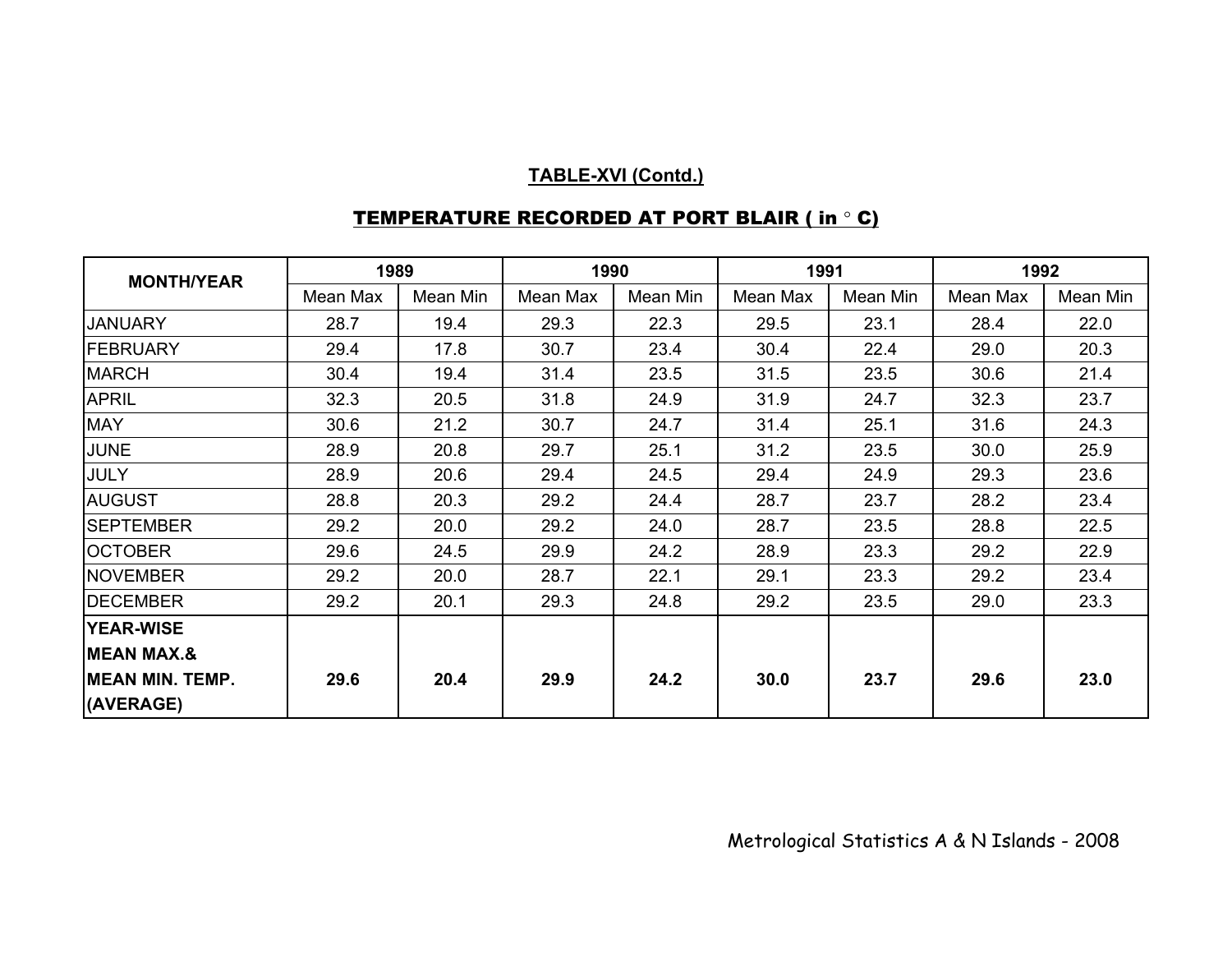| <b>MONTH/YEAR</b>      |          | 1993     |          | 1994     |          | 1995     | 1996     |          |
|------------------------|----------|----------|----------|----------|----------|----------|----------|----------|
|                        | Mean Max | Mean Min | Mean Max | Mean Min | Mean Max | Mean Min | Mean Max | Mean Min |
| <b>JANUARY</b>         | 29.0     | 21.6     | 30.1     | 23.5     | 29.4     | 22.8     | 29.2     | 21.9     |
| <b>FEBRUARY</b>        | 30.5     | 21.2     | 30.9     | 23.7     | 31.0     | 22.6     | 30.0     | 23.0     |
| <b>MARCH</b>           | 31.1     | 23.1     | 30.9     | 23.1     | 31.7     | 23.3     | 31.7     | 23.5     |
| <b>APRIL</b>           | 32.4     | 24.8     | 31.6     | 23.9     | 33.1     | 25.3     | 32.5     | 24.3     |
| <b>MAY</b>             | 31.4     | 25.2     | 31.1     | 24.5     | 31.5     | 25.2     | 30.5     | 24.4     |
| <b>JUNE</b>            | 30.2     | 25.6     | 29.1     | 24.2     | 29.6     | 24.8     | 29.7     | 26.4     |
| JULY                   | 27.9     | 24.3     | 28.6     | 22.7     | 29.2     | 23.7     | 29.4     | 24.2     |
| <b>AUGUST</b>          | 29.0     | 24.6     | 28.8     | 23.4     | 29.0     | 23.9     | 29.5     | 23.7     |
| <b>SEPTEMBER</b>       | 28.7     | 23.8     | 29.0     | 22.7     | 29.3     | 23.7     | 29.9     | 23.0     |
| <b>OCTOBER</b>         | 29.5     | 24.0     | 30.0     | 22.9     | 29.9     | 23.8     | 28.7     | 22.9     |
| <b>NOVEMBER</b>        | 29.9     | 24.9     | 30.0     | 28.9     | 29.8     | 23.0     | 29.8     | 23.6     |
| <b>DECEMBER</b>        | 29.9     | 24.3     | 31.0     | 22.6     | 29.4     | 22.9     | 29.5     | 22.8     |
| <b>YEAR-WISE</b>       |          |          |          |          |          |          |          |          |
| <b>MEAN MAX.&amp;</b>  |          |          |          |          |          |          |          |          |
| <b>MEAN MIN. TEMP.</b> | 30.0     | 24.0     | 30.1     | 23.4     | 30.2     | 23.8     | 30.0     | 23.6     |
| (AVERAGE)              |          |          |          |          |          |          |          |          |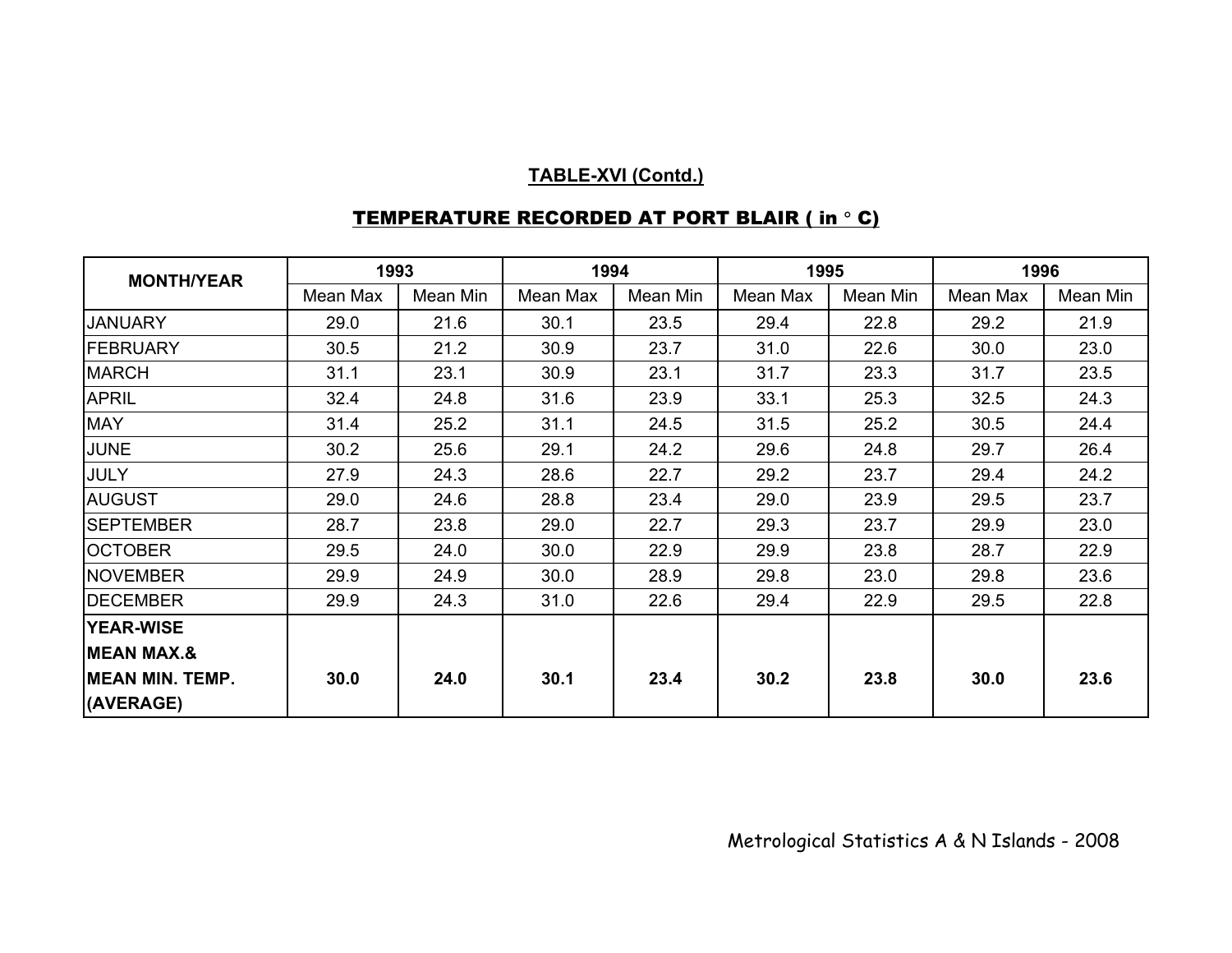| <b>MONTH/YEAR</b>      | 1997     |          |          | 1998     | 1999     |          |  |
|------------------------|----------|----------|----------|----------|----------|----------|--|
|                        | Mean Max | Mean Min | Mean Max | Mean Min | Mean Max | Mean Min |  |
| <b>JANUARY</b>         | 29.2     | 21.5     | 30.2     | 22.5     | 29.8     | 22.1     |  |
| <b>FEBRUARY</b>        | 30.0     | 20.4     | 30.8     | 21.9     | 30.7     | 22.8     |  |
| <b>MARCH</b>           | 31.5     | 22.5     | 32.0     | 22.3     | 31.8     | 22.0     |  |
| <b>APRIL</b>           | 32.1     | 23.6     | 33.7     | 24.4     | 30.7     | 23.2     |  |
| <b>MAY</b>             | 31.6     | 24.5     | 32.5     | 25.1     | 30.0     | 23.4     |  |
| <b>JUNE</b>            | 30.7     | 24.4     | 29.6     | 23.4     | 29.3     | 23.1     |  |
| <b>JULY</b>            | 28.9     | 23.1     | 29.9     | 23.8     | 29.2     | 23.2     |  |
| <b>AUGUST</b>          | 29.4     | 23.9     | 30.0     | 23.7     | 29.0     | 23.1     |  |
| <b>SEPTEMBER</b>       | 29.5     | 23.0     | 29.4     | 22.9     | 29.5     | 22.9     |  |
| <b>OCTOBER</b>         | 30.7     | 23.5     | 29.0     | 22.6     | 29.4     | 22.5     |  |
| <b>NOVEMBER</b>        | 30.3     | 23.4     | 29.7     | 23.0     | 29.6     | 22.6     |  |
| <b>DECEMBER</b>        | 30.2     | 23.5     | 30.2     | 23.3     | 29.1     | 22.4     |  |
| <b>YEAR-WISE</b>       |          |          |          |          |          |          |  |
| <b>MEAN MAX.&amp;</b>  |          |          |          |          |          |          |  |
| <b>MEAN MIN. TEMP.</b> | 30.3     | 23.1     | 30.6     | 23.2     | 29.8     | 22.8     |  |
| (AVERAGE)              |          |          |          |          |          |          |  |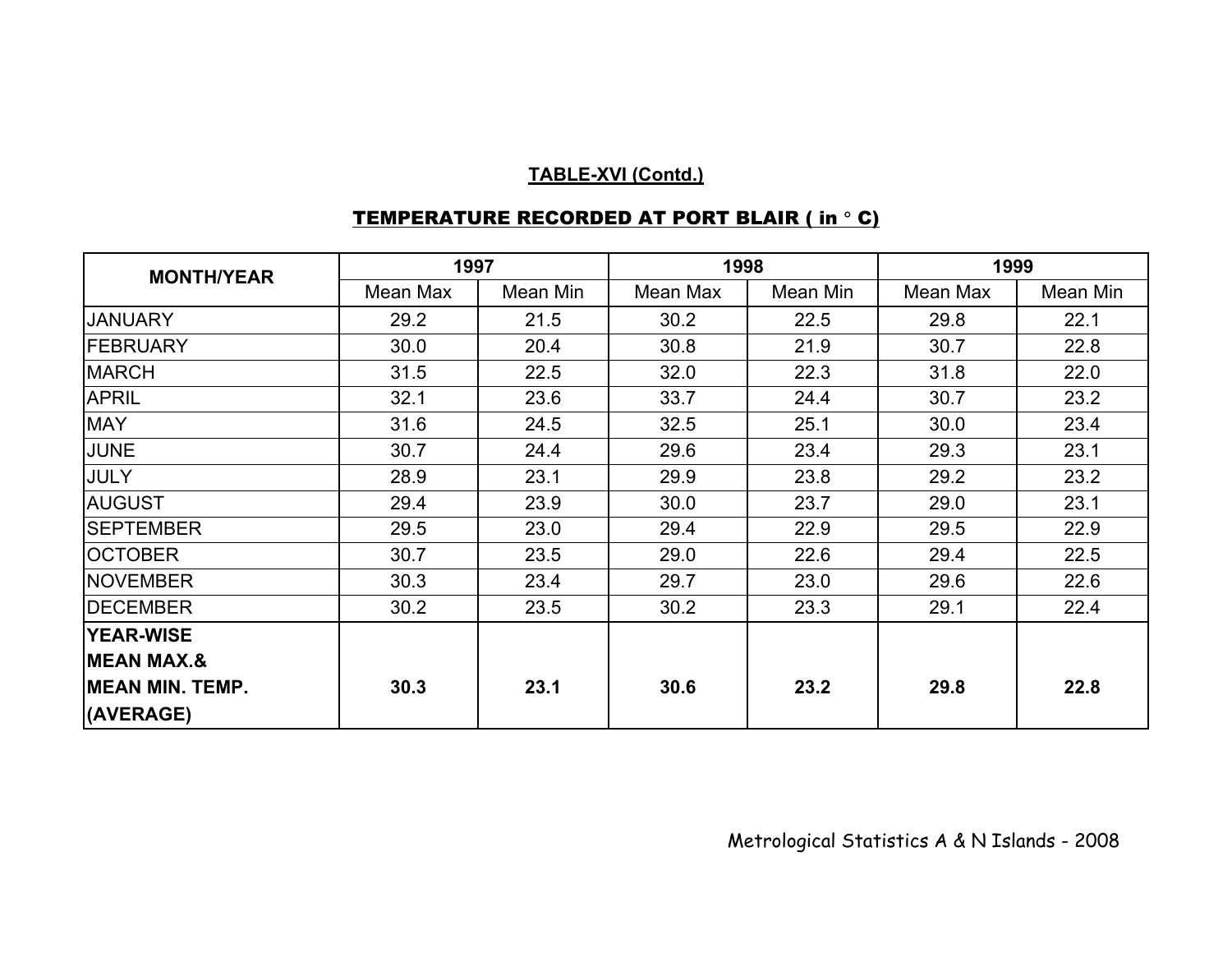| <b>MONTH/YEAR</b>      | 2000     |          | 2001     |          | 2002     |          | 2003     |          |
|------------------------|----------|----------|----------|----------|----------|----------|----------|----------|
|                        | Mean Max | Mean Min | Mean Max | Mean Min | Mean Max | Mean Min | Mean Max | Mean Min |
| <b>JANUARY</b>         | 30.0     | 22.3     | 29.5     | 22.6     | 29.9     | 23.2     | 29.9     | 22.3     |
| FEBRUARY               | 30.2     | 21.5     | 30.6     | 21.3     | 30.9     | 22.6     | 31.1     | 23.0     |
| <b>MARCH</b>           | 30.5     | 22.0     | 31.2     | 22.9     | 32.0     | 23.2     | 31.6     | 24.0     |
| <b>APRIL</b>           | 30.6     | 22.4     | 32.5     | 24.6     | 32.8     | 24.1     | 32.1     | 24.5     |
| <b>MAY</b>             | 30.3     | 24.2     | 30.2     | 23.3     | 30.9     | 24.3     | 31.3     | 25.6     |
| <b>JUNE</b>            | 29.3     | 24.2     | 29.7     | 24.9     | 30.0     | 24.2     | 30.2     | 25.1     |
| <b>JULY</b>            | 29.7     | 24.5     | 29.8     | 24.2     | 29.6     | 24.0     | 28.7     | 23.8     |
| <b>AUGUST</b>          | 29.0     | 23.6     | 29.3     | 23.8     | 29.3     | 23.6     | 29.3     | 24.5     |
| <b>SEPTEMBER</b>       | 29.6     | 23.8     | 29.9     | 23.3     | 29.1     | 23.0     | 29.6     | 24.0     |
| <b>OCTOBER</b>         | 29.3     | 23.5     | 29.9     | 23.4     | 30.7     | 23.3     | 29.9     | 23.9     |
| <b>NOVEMBER</b>        | 30.5     | 24.0     | 29.7     | 23.7     | 30.1     | 23.5     | 31.3     | 24.9     |
| <b>DECEMBER</b>        | 30.1     | 23.6     | 29.8     | 23.4     | 30.1     | 23.3     | 29.9     | 24.4     |
| <b>YEAR-WISE</b>       |          |          |          |          |          |          |          |          |
| <b>MEAN MAX.&amp;</b>  |          |          |          |          |          |          |          |          |
| <b>MEAN MIN. TEMP.</b> | 29.9     | 23.3     | 30.2     | 23.5     | 30.5     | 23.5     | 30.4     | 24.2     |
| (AVERAGE)              |          |          |          |          |          |          |          |          |